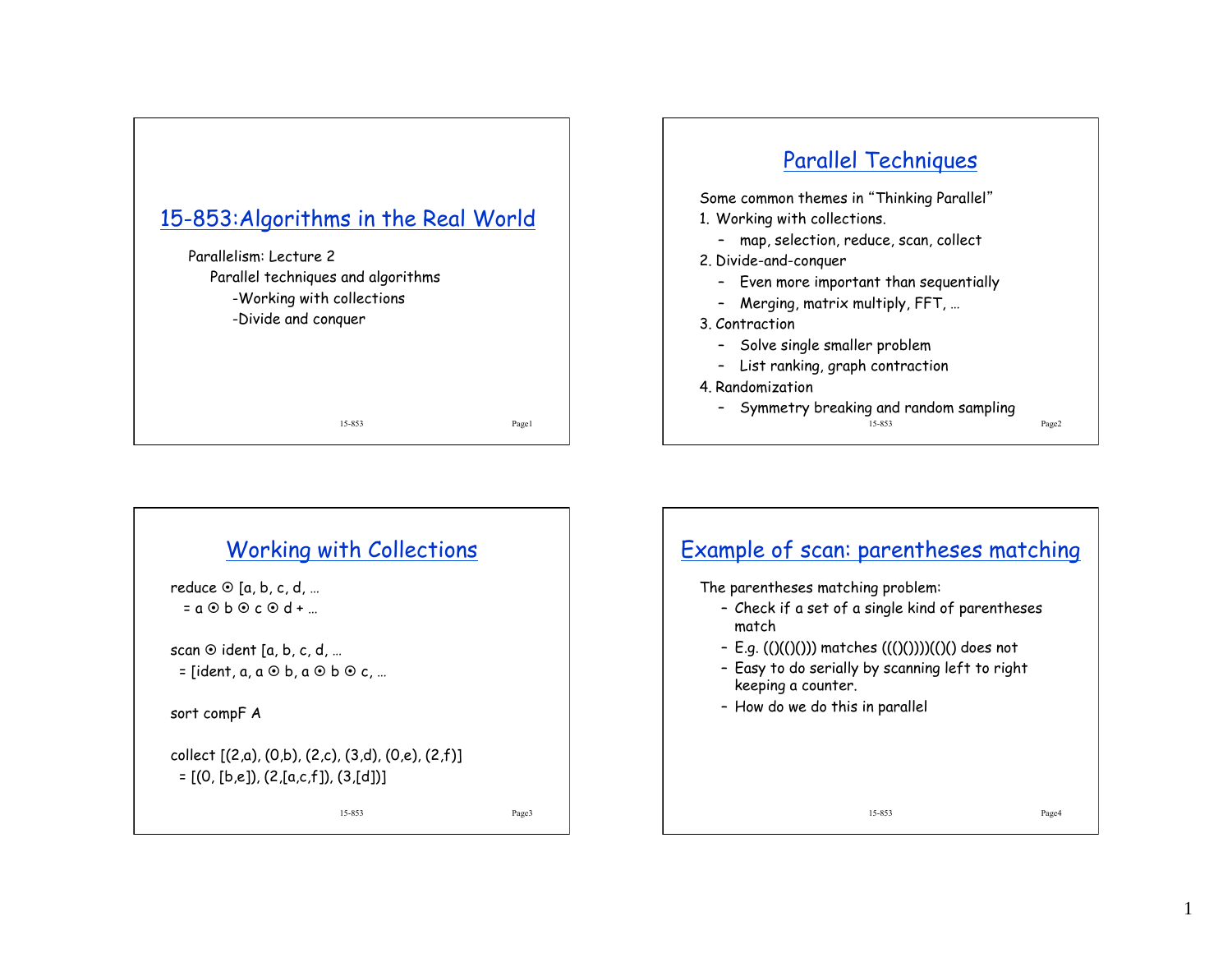

```
The parentheses matching using a scan: 
function parenthesesMatch(S) =
```

```
1e+A = \{ \text{if } c == ' (\text{ then } 1 \text{ else } -1: c \text{ in } S \};Sums = scan(add, 0, A);in
```

```
(\text{reduce}(\text{min},\text{Sums}) \geq 0)
```
Can also do it with a map and reduce, or with recursion.

15-853 Page5

# Example of Collect: Building an Index Problem: Given a set of documents each a string,

compute an index that maps words to documents.

 [(1,"this is the first document"), (2,"this is the second"), (3,"the third"), (4,"and the fourth")]

 $[("and", [4]),..., ("first", [1]),..., ("is", [1,2]),...$ ("the",[1,2,3,4]),("this",[1,2]),("third",[3])]

15-853 Page6



#### MapReduce **function mapReduce(MAP,REDUCE,documents) = let temp = flatten({MAP(d) : d in documents}); in flatten({REDUCE(k,vs) : (k,vs) in collect(temp)});**  function mapRed $(M,R) = (D \Rightarrow mapReduce(M,R,D))$ ;  $wordcount = mapReduce(d \implies \{(w,1) : w in wordify(d)\},$  $(w, c)$  =>  $((w, sum(c))$ ; **wordcount(["this is is document 1**"**, "this is document 2"]);**  15-853 8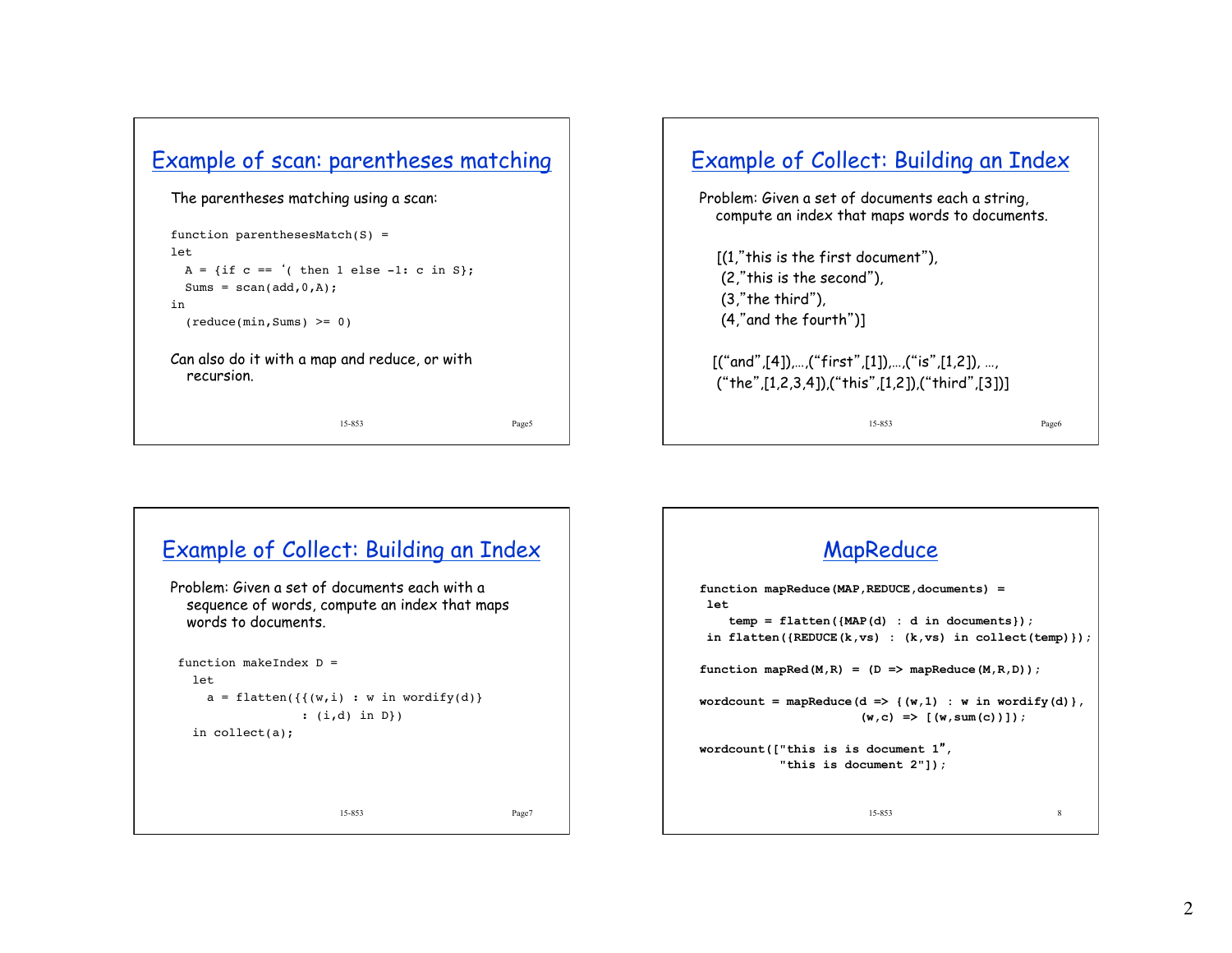

### Example: Merging

**Merge(nil,l2) = l2 Merge(l1,nil) = l1 Merge(h1::t1, h2::t2) = if (h1 < h2) h1::Merge(t1,h2::t2) else h2::Merge(h1::t1,t2)** 

15-853

What about in parallel?



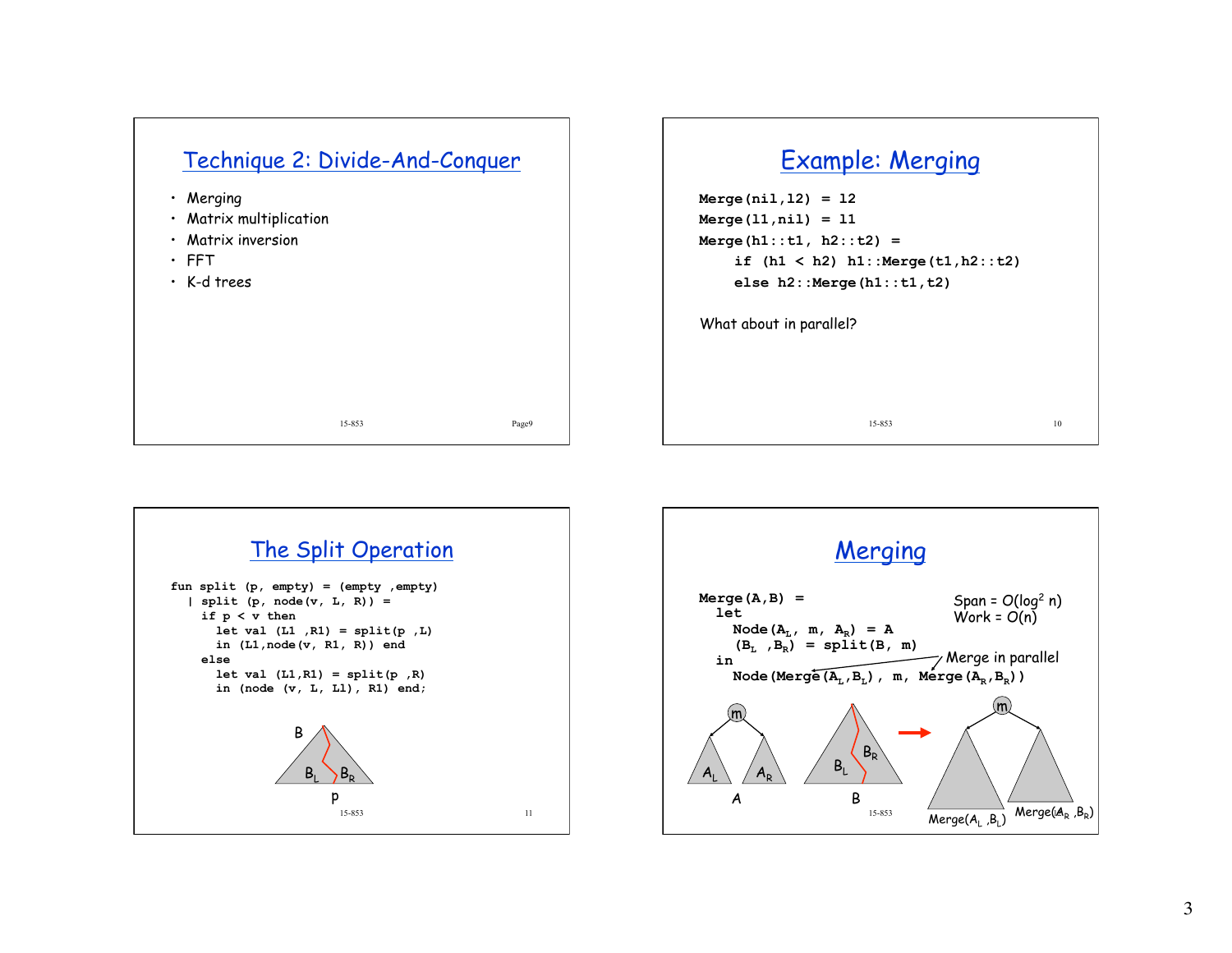





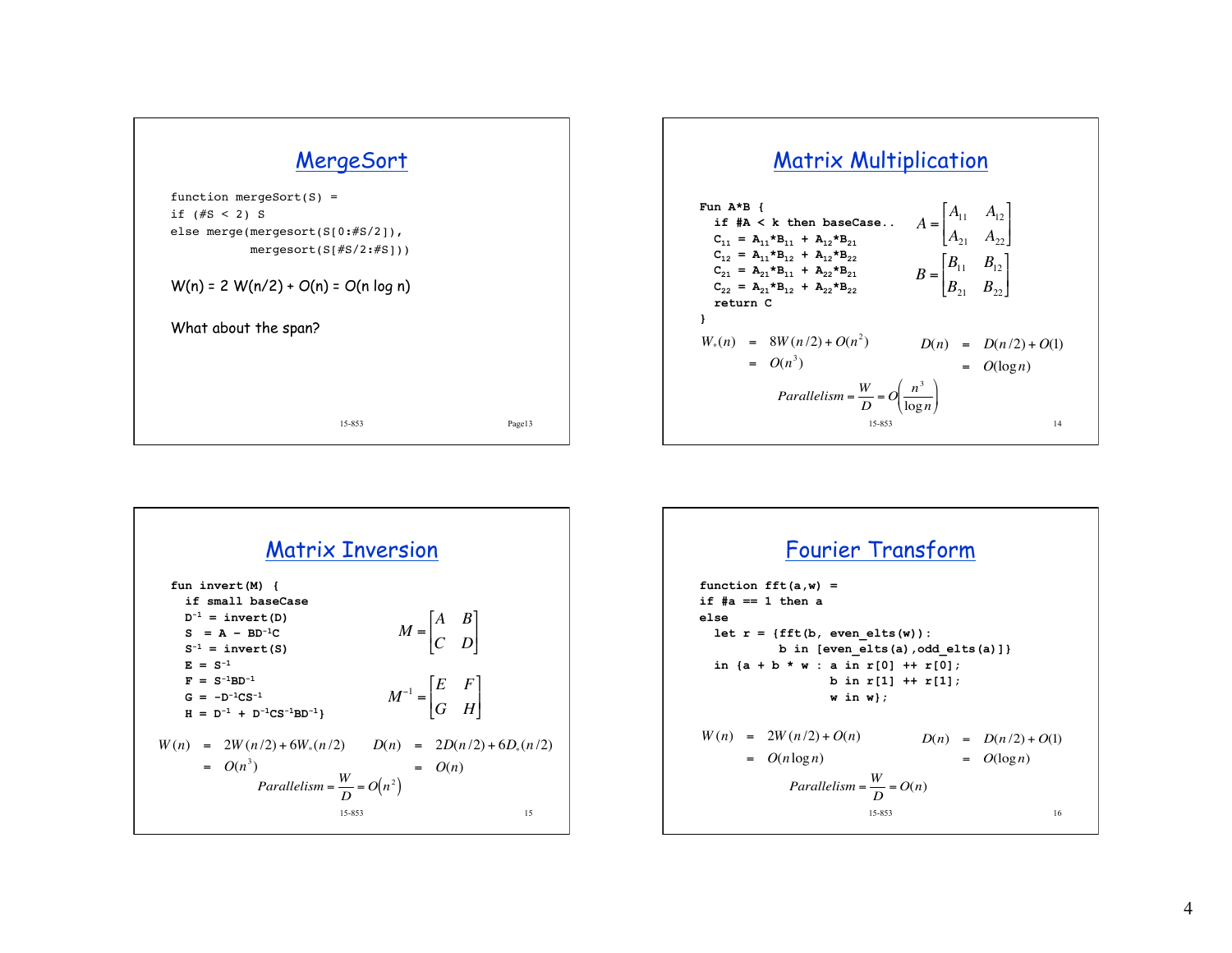

#### KK: Generating the Realization

**function** wsr(T) **if** leaf(T) **return** ∅ **else return** wsr(left(T)) ∪ wsr(right(T)) ∪ wsrP(left(T),right(T)

```
function wsrP(T_1, T_2)if wellSep(T_1, T_2) return {(T_1, T_2)}
else if I_{max}(T_1) > I_{max}(T_2) then
  return wsrP(left(T_1), T_2) ∪ wsrP(right(T_1), T_2)
else 
  return wsrP(T_1, left(T_2)) ∪ wsrP(T_1, right(T_2))
                          15-853 Page19
```